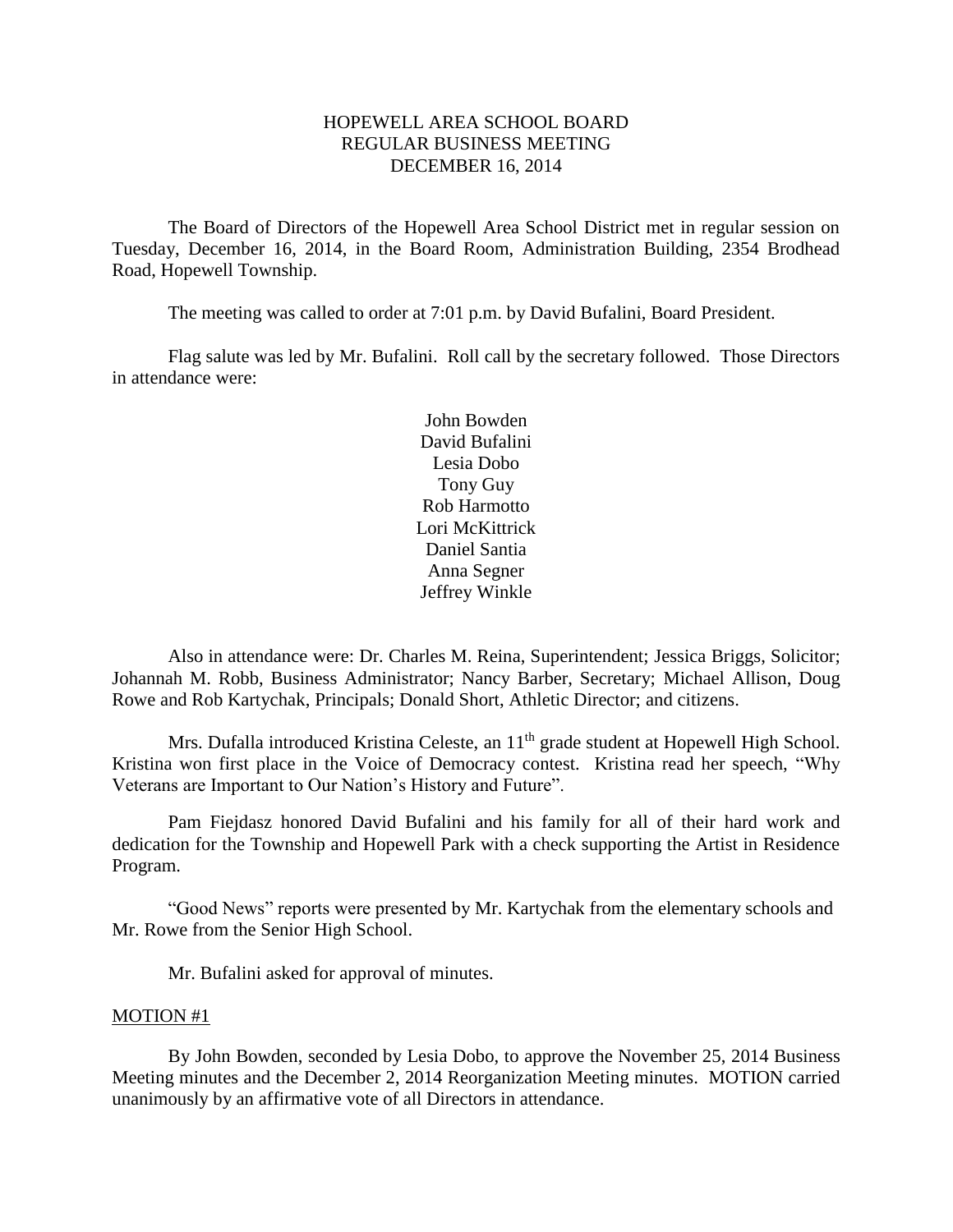# APPROVAL OF GROUPED ITEMS

# MOTION #2

By Rob Harmotto, seconded by Daniel Santia, to approve items (1) through (3) as presented in accordance with School Board's agreement for grouping items in a single motion. MOTION carried unanimously by an affirmative vote of all Directors in attendance.

# Tax Collectors' Report

1. Recommendation to accept report for taxes collected for the month of November 2014, as presented, and make said report a part of these minutes.

## Treasurer's Report

2. Recommendation to accept report of the Treasurer for the month of November 2014, as presented, and make said report a part of these minutes.

## Financial Statements

3. Recommendation to accept Financial Statements for the month of November 2014, as presented, and make said statements a part of these minutes.

At this point in the meeting, Dr. Reina and Mrs. Robb reviewed the agenda in its entirety.

### VISITOR'S COMMENTS

There were no visitors wishing to address the Board.

At this time Mr. Bufalini asked that Committee discussion and recommendations begin.

# **Education/Curriculum/Instruction by Lesia Dobo, Chair**

### MOTION #3

By Lesia Dobo, seconded by Daniel Santia, to approve Ryan Gleason, a student at Geneva College, to fulfill a guidance practicum under the guidance of Nicole Rodgers beginning in January 2015. MOTION carried unanimously by an affirmative vote of all Directors in attendance.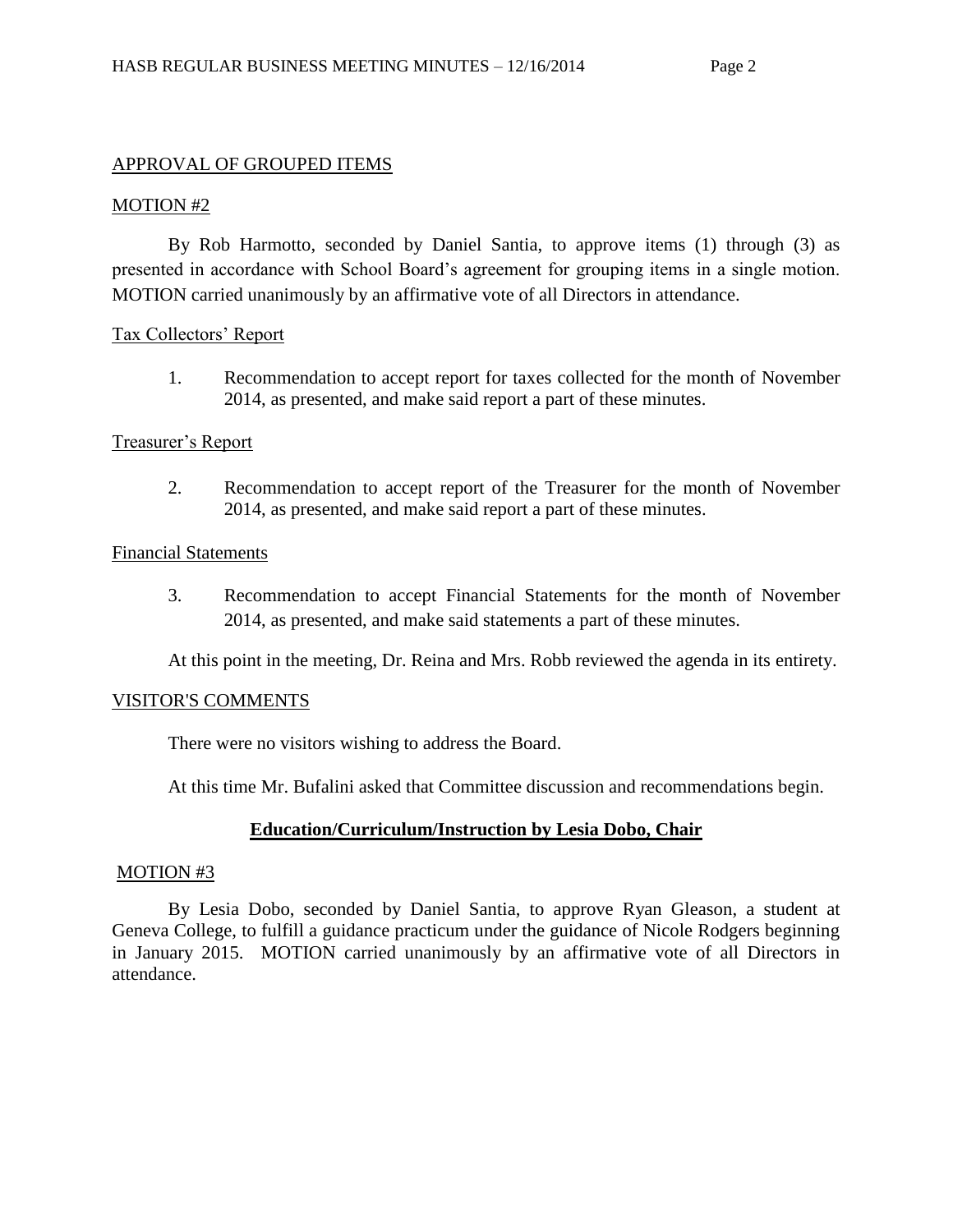# **Buildings and Grounds by Anna Segner, Chair**

### APROVAL OF GROUPED ITEMS

### MOTION #4

By Anna Segner, seconded by John Bowden, to approve items (1) through (4) as presented in accordance with School Board's agreement for grouping items in a single motion. MOTION carried unanimously by an affirmative vote of all Directors in attendance.

- 1. Request from Pam Fiejdasz, Director of Parks and Recreation for Hopewell Township, to use the High School football and softball fields on April 11, 2015 for the "Pitch, Hit and Run" event.
- 2. Request from Raccoon Girls Softball to use the High School Auxiliary Gym from 6:00 p.m. until 8:00 p.m. on December 12, 2014 and December 18, 2014 and on Monday evenings from January 5, 2015 through February 2, 2015.
- 3. Request from Hopewell Youth Wrestling to use both the Main and Auxiliary gyms at the High School to conduct a Youth Wrestling Tournament on February 22, 2015.
- 4. Request by Beaver County Special Olympics to use the pool beginning January 23, 2015 through April 10, 2015 for swim practice.

# **Finance and Budget by John Bowden, Chair**

### APROVAL OF GROUPED ITEMS

## MOTION #5

By John Bowden, seconded by Anna Segner, to approve items (1) through (3) as presented in accordance with School Board's agreement for grouping items in a single motion. MOTION carried unanimously by an affirmative vote of all Directors in attendance.

- 1. Appointment of Diane Palsa as Delinquent Real Estate Tax Collector for Hopewell Township for 2014 school taxes for period December 31, 2014 through April 1, 2015.
- 2. Appointment of Mary Ellen Oros as Delinquent Real Estate Tax Collector for Independence Township for 2014 school taxes for period December 31, 2014 through April 1, 2015.
- 3. Appointment of Pam Petrella as Delinquent Real Estate Tax Collector for Raccoon Township for 2014 school taxes for period December 31, 2014 through April 1, 2015.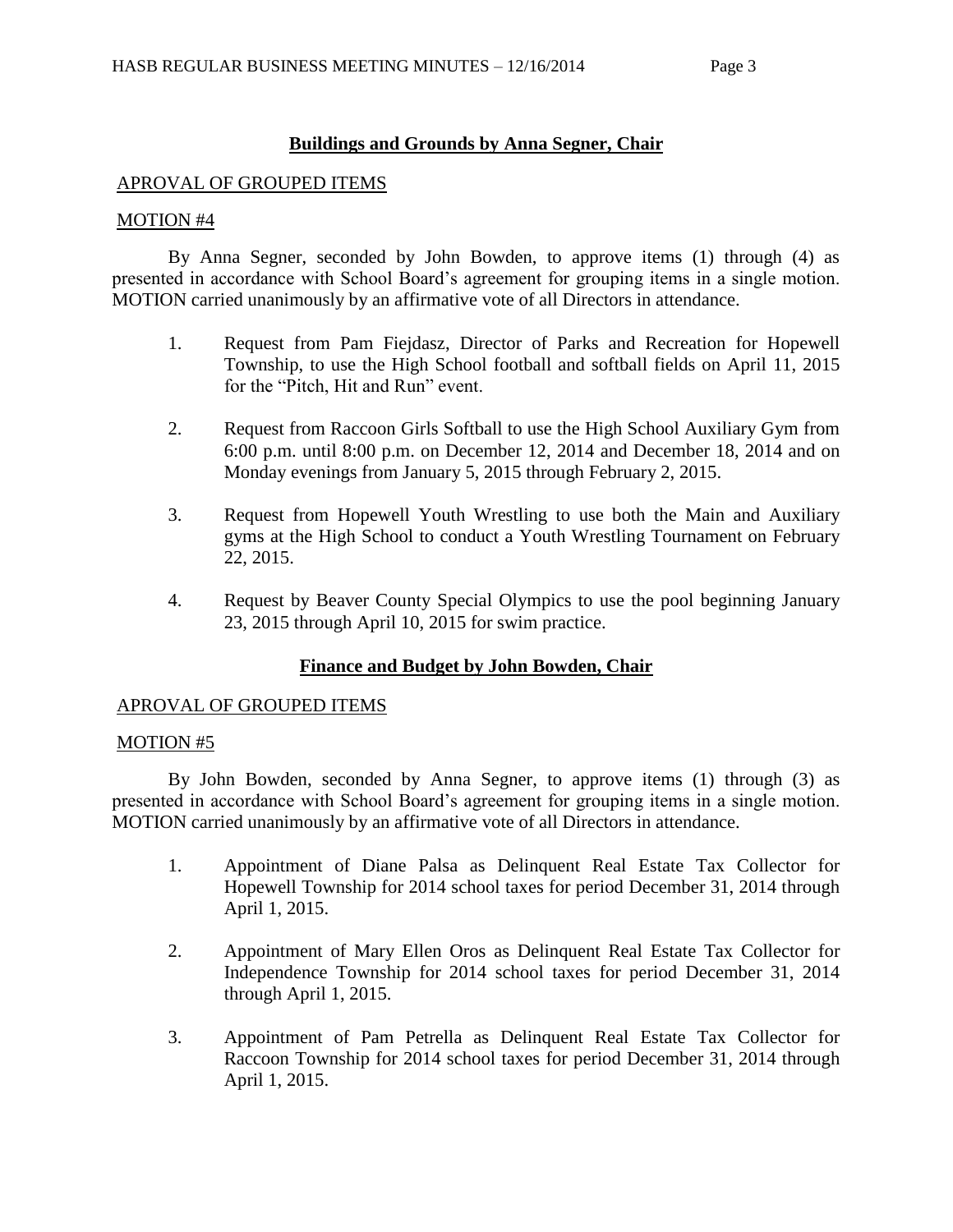#### MOTION #6

By John Bowden, seconded by Jeffery Winkle, to approve the engagement of Janney Montgomery Scott, LLC as underwriter or placement agent, on a non-exclusive basis and without obligation, until notice of disengagement is given, for the purpose of exploring financing opportunities for the Hopewell Area School District. MOTION carried unanimously by an affirmative vote of all Directors in attendance.

### APROVAL OF GROUPED ITEMS

### MOTION #7

By John Bowden, seconded by Lesia Dobo, to approve items (1) and (2) and to ratify item (3) as presented in accordance with School Board's agreement for grouping items in a single motion. MOTION carried unanimously by an affirmative roll call vote of all Directors in attendance.

- 1. General Fund List of Bills in the amount of \$317,996.03.
- 2. Capital Reserve Fund payments in the amount of \$29,124.18.
- 3. General Fund payments in the amount of \$1,860,762.76.

### MOTION #8

By John Bowden, seconded by Jeffery Winkle, to approve Cafeteria Fund payments in the amount of \$198,123.01. MOTION carried unanimously by an affirmative roll call vote of all Directors in attendance.

# **Personnel by Mr. Harmotto, Chair**

### MOTION #9

By Rob Harmotto, seconded by Ana Segner, to approve the employment of Matthew McClain as an aide in the autistic support classroom at the Junior High School, effective January 5, 2015. MOTION carried unanimously by an affirmative vote of all Directors in attendance.

### MOTION #10

By Rob Harmotto, seconded by Daniel Santia, to approve the change of employment status of Theron McClellan from substitute bus driver/aide to full-time bus driver, effective December 10, 2014. MOTION carried unanimously by an affirmative vote of all Directors in attendance.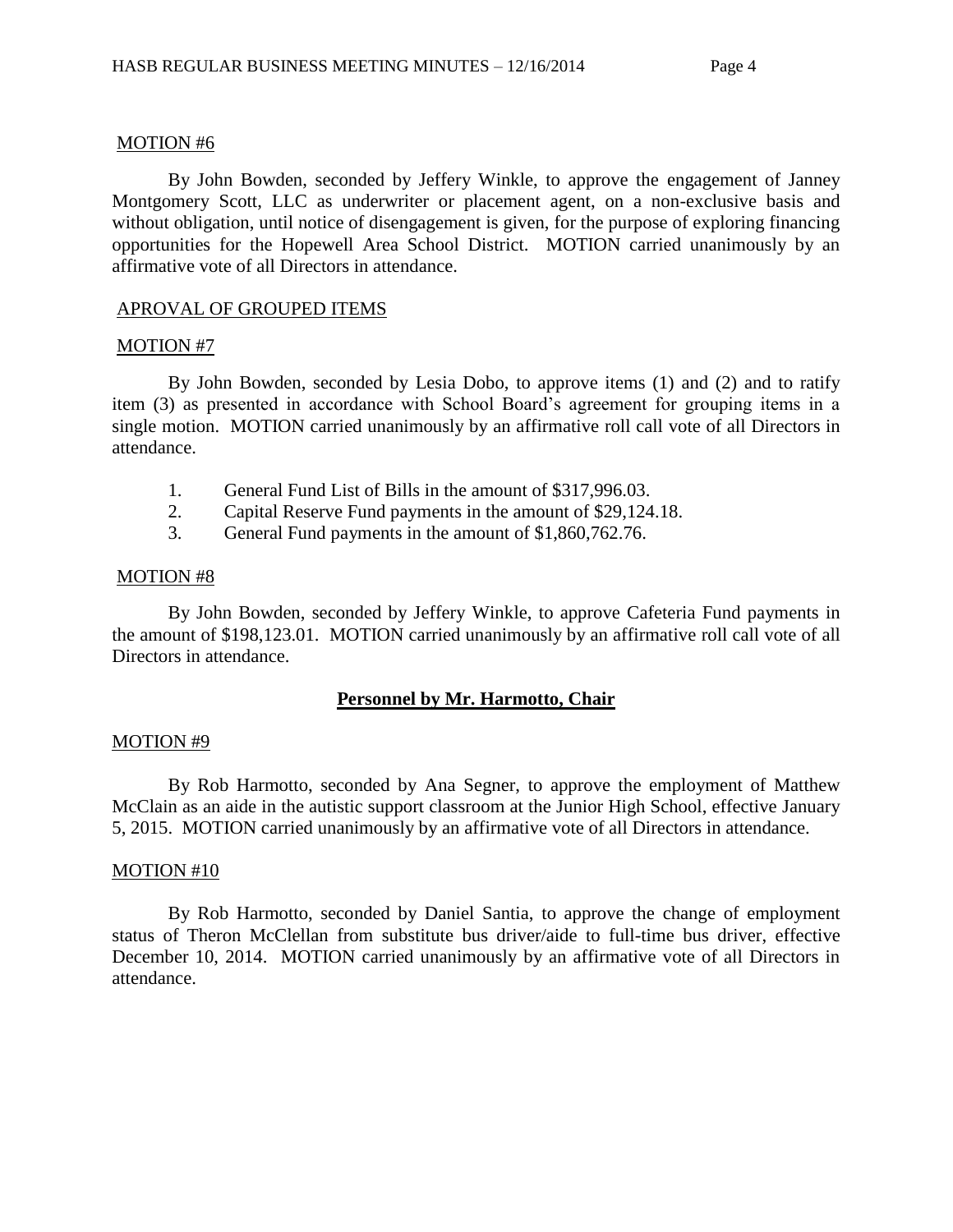#### MOTION #11

By Rob Harmotto, seconded by Anna Segner, to approve the change of employment status for Melissa Elias from substitute cafeteria worker to 2-hour breakfast cook at the Junior High School, effective November 25, 2014. MOTION carried unanimously by an affirmative vote of all Directors in attendance.

#### MOTION #12

By Rob Harmotto, seconded by Jeffery Winkle, to accept the resignation of Mary Anne Adams, 5<sup>th</sup> grade teacher at the Junior High School, effective January 15, 2015. MOTION carried unanimously by an affirmative vote of all Directors in attendance.

#### Superintendent's Report

Dr. Reina wished everyone a Merry Christmas and Happy New Year and thanked the Board for their hard work and dedication to the students and Hopewell community throughout the year.

#### Solicitor's Report

Nothing to report.

### Unfinished Business

Nothing to report.

#### Upcoming School Board Meetings

January 13, 2015 – 7:00 p.m. Work Meeting, Central Administration January 27, 2015 – 7:00 p.m. Business Meeting, Central Administration

#### EXECUTIVE SESSION

An Executive Session was held following the meeting to discuss personnel matters. This announcement is being made to be in compliance with Act 84 of 1986, Pennsylvania's Sunshine Law, as amended.